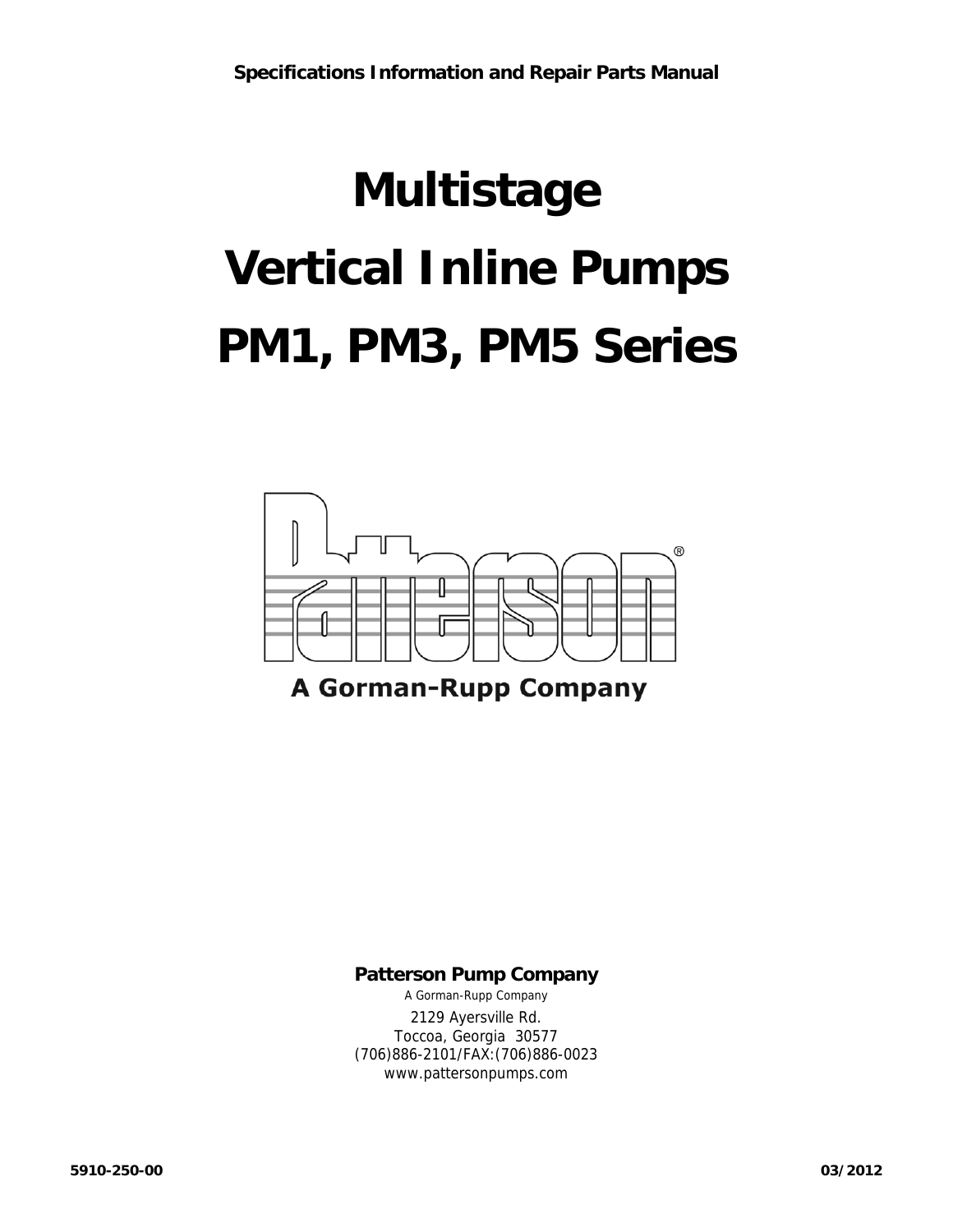**Please read and save this Repair Parts Manual. Read this manual and the General Operating Instructions carefully before attempting to assemble, install, operate or maintain the product described. Protect yourself and others by observing all safety information. The Safety Instructions are contained in the General Operating Instructions. Failure to comply with the safety instructions accompanying this product could result in personal injury and/or property damage! Retain instructions for future reference. AMT reserves the right to discontinue any model or change specifications at any time without incurring any obligation.** 

**®2009 American Machine & Tool Co., Inc. of PA, A Subsidiary of The Gorman-Rupp Company, All Rights Reserved.** 

**AWARNING** periodic maintenance and inspection are required on all pumps to insure proper operation. Units must be free of debris and **sediment. Inspect for leaks and loose bolts. Failure to do so voids warranty.** 

## **Multistage Centrifugal Pumps Vertical Inline Models**

**Refer to form 1808-634-00 for General Operating and Safety Instructions** 

#### **Description**

#### **APPLICATIONS**

These commercial/industrial centrifugal pumps are non-self-priming (gravity feed) units designed to handle high-pressure/low-flow liquid transfer applications where no suction lift is required. Typical installations include hot and chilled water, boiler feed, condensate return, irrigation, high pressure wash-down, booster service, and sprinkler systems. These pumps have NOT been investigated for use in potable (drinking) water systems.

#### **FEATURES**

The in-line port design and compact footprint of these pumps allows for a clean installation. All models feature a shaft seal that can be replaced easily without the need to disassemble the entire pump. An optional ANSI/ASME flange kit is available. Pumps are equipped with high efficiency closed impellers, and have a casing working pressure to 536 ft./232 psi [1600 kPa]. Handle liquid temperatures from 40° F to 180° F [4° to 82° C]. For use with clear, nonabrasive, nonflammable liquids compatible with pump component materials.

#### **MOTOR**

All models have 3450 RPM (2850 RPM for 50 Hz) continuous duty TEFC motors. Single phase units are capacitor start and have automatic reset thermal protection. All models are manual mode and require field wiring, no controls are supplied.

**A CAUTION** Motors have multi-voltage options. To avoid damage to motor, **be sure to arrange internal motor wiring to match electric supply voltage before applying power (see motor nameplate for specific wiring diagram).**

#### **PUMP CONSTRUCTION**

Pump construction is cast iron casing and adapter; 304 stainless steel impellers, chambers and column; Teflon® wear rings; 304L stainless steel pump shaft with tungsten carbide sleeve bearings; EPDM o-rings and gaskets; a mechanical shaft seal of stainless steel, carbon graphite, and tungsten carbide wear faces.

#### **Installation MOUNTING**

Preferred mounting position is with motor shaft aligned vertically (See Figure 1).

- 1. Choose a solid, level surface with adequate support such as a concrete slab floor.
- 2. Use a level against pump to check for plumb. For uneven surfaces, shim beneath feet of Casing (Ref. No. 38) to attain proper alignment.
- 3. Securely fasten Casing to mount surface at all four mount holes to avoid tip-over



Preferred Mounting Alternative Mounting

**Figure 1 - Mounting** 

of pump. If space limitations dictate, pump may also be mounted horizontally if adequate support is provided. Do NOT mount motor end down or with shaft centerline below horizontal plane.

#### **PIPING**

Pump may have a protective cover over inlet and outlet for shipping purposes. If present, be sure to remove these covers prior to attaching piping. If flange Screws (Ref. No. 41) are loosened, be sure to re-tighten evenly and torque to 33 ft-lbs [45 N-m] to avoid Gasket (Ref. No. 39) failure.

Starving the pump of liquid could cause low performance and damage to pump and seal. To avoid this, use suction piping that is short and either matches pump port diameter or is larger, do not reduce. Also, immediately preceding pump inlet, provide a section of straight pipe equal in length to a minimum 4 diameters of pipe size and avoid using valves.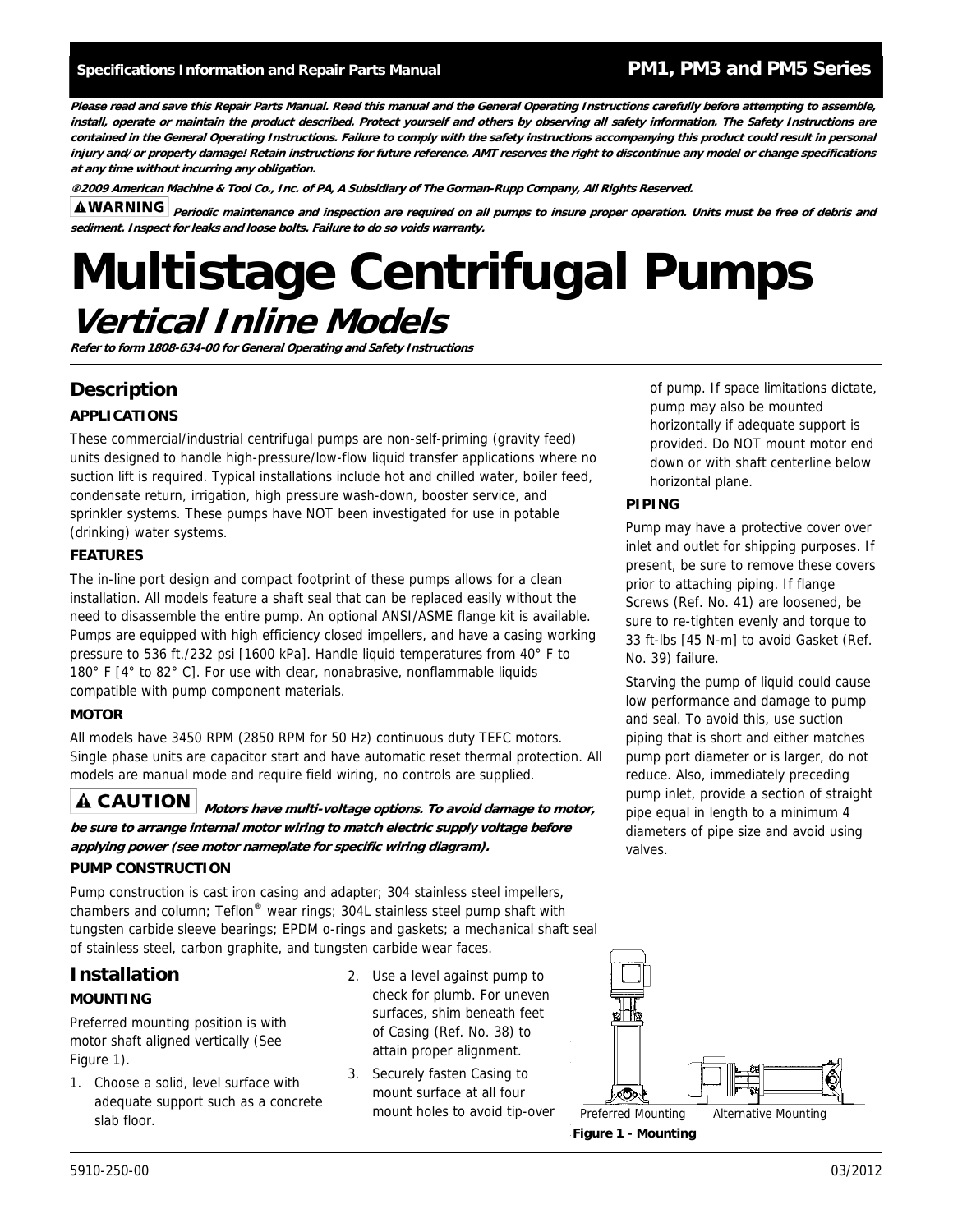## **Multistage Centrifugal Pumps Vertical Inline Models**

#### **Installation (Continued)**

These pumps develop very high pressures. Be sure to confirm that pressure rating of all piping and fittings is adequately sized before use. Rating must be sufficiently larger than the combination of both inlet pressure plus the maximum pressure pump can





**Figure 2 - Dimensions** 

#### **Dimensions Inches [cm]**

| Model      | Suction*             | Discharge*           | <b>HP</b>    | <b>Nominal Flow</b> |
|------------|----------------------|----------------------|--------------|---------------------|
| "1" Series | 1″ NPT               | 1" NPT               | $1/2$ thru 3 | $8$ qpm $[30$ lpm]  |
| "3" Series | 1″ NPT               | 1″ NPT               | 1 thru $5$   | 16 qpm $[61$ lpm]   |
| "5" Series | $1\frac{1}{4}$ " NPT | $1\frac{1}{4}$ " NPT | 2 thru $7\%$ | 30 qpm [114 lpm]    |

**NOTE:** All dimensions have a tolerance of  $\pm 1/8$ " [0.3].

(\*) Standard NPT (female) pipe thread.

#### develop.

#### **AWARNING**

**Piping and/or pipe fittings with** 

**an insufficient pressure rating may burst and cause personal injury and/or property damage.** 

#### **MAXIMUM INLET PRESSURE**

#### **"1" Series**

2 to 25 ........ 335 ft./145 psi [1000 kPa] 27 stage ...... 500 ft./217 psi [1500 kPa]

#### **"3" Series**

2 to 15 ........ 335 ft./145 psi [1000 kPa] 17 to 25 ...... 500 ft./217 psi [1500 kPa]

#### **"5" Series**

2 to 9 .......... 335 ft./145 psi [1000 kPa] 10 to 29 ...... 500 ft./217 psi [1500 kPa]

If system pressure has potential to exceed number listed above, then a check valve is required on discharge side of pump. This will ensure that proper inlet pressure is maintained when pump shuts off.

#### **MAXIMUM OUTLET PRESSURE**

If system pressure in excess of 536 ft./232 psi [1600 kPa] is possible, then it is necessary to provide means to prevent this. Examples include a bypass valve or pressure switch on discharge of pump set at or below this number.

#### **Operation**

Become familiar with pump components (See Figure 3).

- Vent Plug (Ref. No. 13) Used to purge air from pump.
- Wash Plug (Ref. No. 11) Used in applications where seal wash is desired to extend life of shaft seal.
- Bypass Valve (Ref. No. 42) Connects suction and discharge sides of pump, making filling/draining procedure easier. During operation, bypass valve must be closed.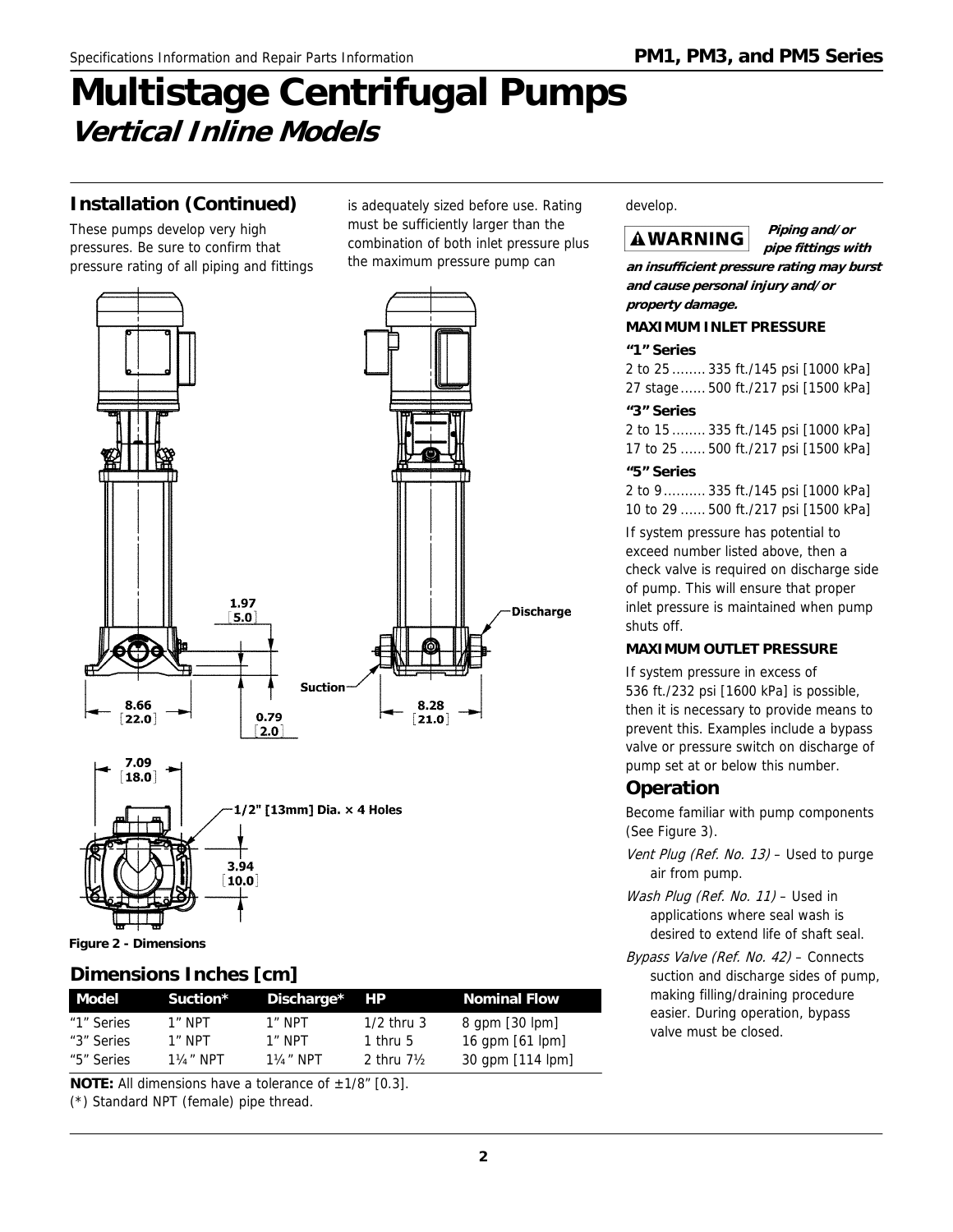### **Models PM1, PM3, and PM5**



#### **Operation (Continued) Never run pump**

**dry or with flow** 

**To avoid pump** 

**shutoff. When pump is running, always maintain a minimum flow of 4 gpm [0.9 m<sup>3</sup> /h] to avoid damage to pump.** 

#### **STARTUP PROCEDURE**

**damage, it is very important to purge all air from pump before initial startup.** 

- 1. Close discharge valve if present.
- 2. Permit liquid to flow into pump thru suction port by gravity.
- 3. Allow air to escape from pump by cracking open Vent Plug (Ref. No. 13) in top of pump housing near motor.
- 4. Wait for liquid to cease sputtering. When liquid flow changes to a steady stream with no air, close Vent Plug.
- 5. Run pump briefly, then repeat steps 1 thru 4 repeatedly until all air is evacuated. Pump is now ready to be run.

#### **ROTATION**

Proper rotation is CLOCKWISE when looking up at shaft end of motor, see

directional arrow cast into motor Adapter (Ref. No. 8). Bump motor on/off briefly to confirm motor is wired for correct rotation. Disregard rotation information found elsewhere in safety manual.

#### **DRAINING**

- 1. Remove Bypass Valve (Ref. No. 42) and Vent Plug (Ref. No. 13) completely.
- 2. Allow liquid to drain.
- 3. If pump is to be subjected to freezing temperatures, do not reinstall Valve/Plug.

#### **CYCLING**

Frequent on/off cycling can shorten motor life. System should be designed so that pump is NOT starting more than 15 times per hour.

#### **Maintenance**



**that unit is** 

**disconnected from power source before attempting to service or remove any components!** 

#### **MOTOR REPLACEMENT**

DISASSEMBLY

Refer to Figure 8

1. Remove two coupling Shields (Ref.

No. 9) by unscrewing two Fasteners (Ref. No. 10) for each.

- 2. Loosen four Fasteners (Ref. No. 4) in Coupling (Ref. No. 3) evenly until Motor shaft (Ref. No. 1) can turn independently from Coupling.
- 3. Remove four Fasteners (Ref. No. 14) from Adapter (Ref. No 8). Motor is now free, lift straight up to remove from unit.

#### REASSEMBLY

- 1. Remove key (if present) from new Motor shaft and discard.
- 2. Wipe any protective film from Motor end bell and shaft, be sure they are clean.
- 3. Carefully guide Motor shaft into Coupling while setting new Motor into place.
- 4. Reinstall four Fasteners thru Adapter. Tighten evenly and in diagonal pattern, then torque to the following specifications: 3/8.....................17 ft-lbs. [23 N-m]
- 1/2.....................30 ft-lbs. [41 N-m] 5. Locate shaft keyway in center of Coupling (See Figure 4) and maintain this position, then snug up Fasteners evenly. Check gap between coupling halves to be sure it remains even on both sides. Torque Fasteners to the

following specifications. M6 .....................10 ft-lbs. [14 N-m] M8 .....................23 ft-lbs. [31 N-m] M10....................46 ft-lbs. [62 N-m]

- 6. Rotate pump Shaft by hand. If binding or rubbing is found, loosen Coupling and readjust position.
- 7. Reattach Shields and proceed to Startup Procedure section.

#### **SHAFT SEAL REPLACEMENT**

#### DISASSEMBLY

Refer to Figure 8.

1. Remove Motor (see Motor Replacement section).

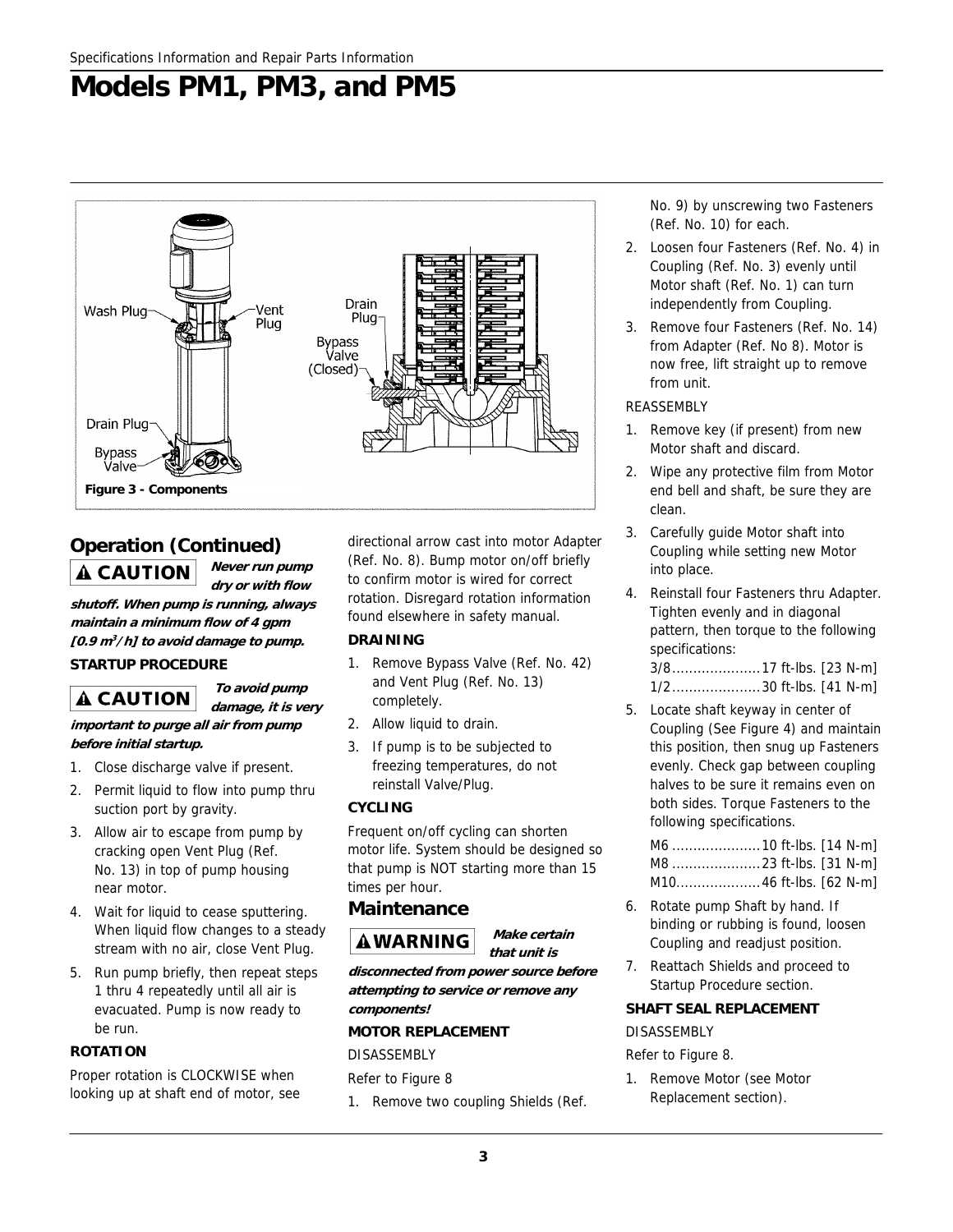## **Multistage Centrifugal Pumps Vertical Inline Models**



#### **Maintenance (Continued)**

- 2. Remove Coupling (Ref. No. 3) and Rod (Ref. No. 2) by unthreading Screws (Ref. No. 4).
- 3. Loosen, but do not remove set screws in Shaft Seal Assembly (Ref. No. 7).
- 4. Unscrew Shaft Seal Assembly in a counter-clockwise direction, then carefully lift off of Shaft (Ref. No. 21).

#### REASSEMBLY

**IMPORTANT:** Pump Shaft may have been gouged from set screws. Before installing new Shaft Seal Assembly, smooth-over these gouges with a light grit emery cloth to prevent damage to new seal.

- 1. Once shaft is free of burrs, lubricate Shaft and o-ring cavity in Adapter (Ref. No. 8) with soapy water.
- 2. Carefully slide new Shaft Seal Assembly onto Shaft, then tighten in clockwise direction and torque to 26 ft-lbs [35 N-m].
- 3. Mark or otherwise note shaft height. Lift shaft as high as it will go, then lower it back down ½ the total distance. Maintain this position

while evenly tightening 3 set screws in seal collar and torque each to 2 ft-lbs. [2.5 N-m].

- 4. Place Rod thru Shaft, then reinstall Coupling and screws but do NOT tighten.
- 5. Proceed to Reassembly under Motor Replacement section.

#### **PUMP OVERHAUL/INSPECTION**

To inspect condition of pump internals, proceed as follows:

**NOTE:** To facilitate overhaul, a handy

holding device can be made easily. Take a short piece of 2×4 lumber and on the narrow side, drill a 1/2" diameter blind hole 3" deep. Place block into bench vice with hole facing up to receive pump shaft after step 5 (see Figure 5).

#### DISASSEMBLY

- 1. Proceed to Disassembly under Shaft Seal Replacement.
- 2. Remove 4 Fastener sets (Ref. Nos. 15 & 16).
- 3. Lift Adapter (Ref. No. 8) from pump, use a soft mallet to break loose if necessary.

**NOTE:** Inspect o-ring groove in Adapter after o-ring is removed. Rust/pitting in this region may cause leaks, be sure to clean or replace Adapter entirely if damage is excessive.

4. Remove wave Spring (Ref. No. 18) from Adapter.

**NOTE:** Inspect wave Spring for cracks and replace if found.

5. Pump internals can now be removed all at once. Use pump Shaft (Ref. No. 21) as a handle and gently lift the entire assembly out. If stage-1 Volute (Ref. No. 38) stays behind, it can be removed and inspected later.

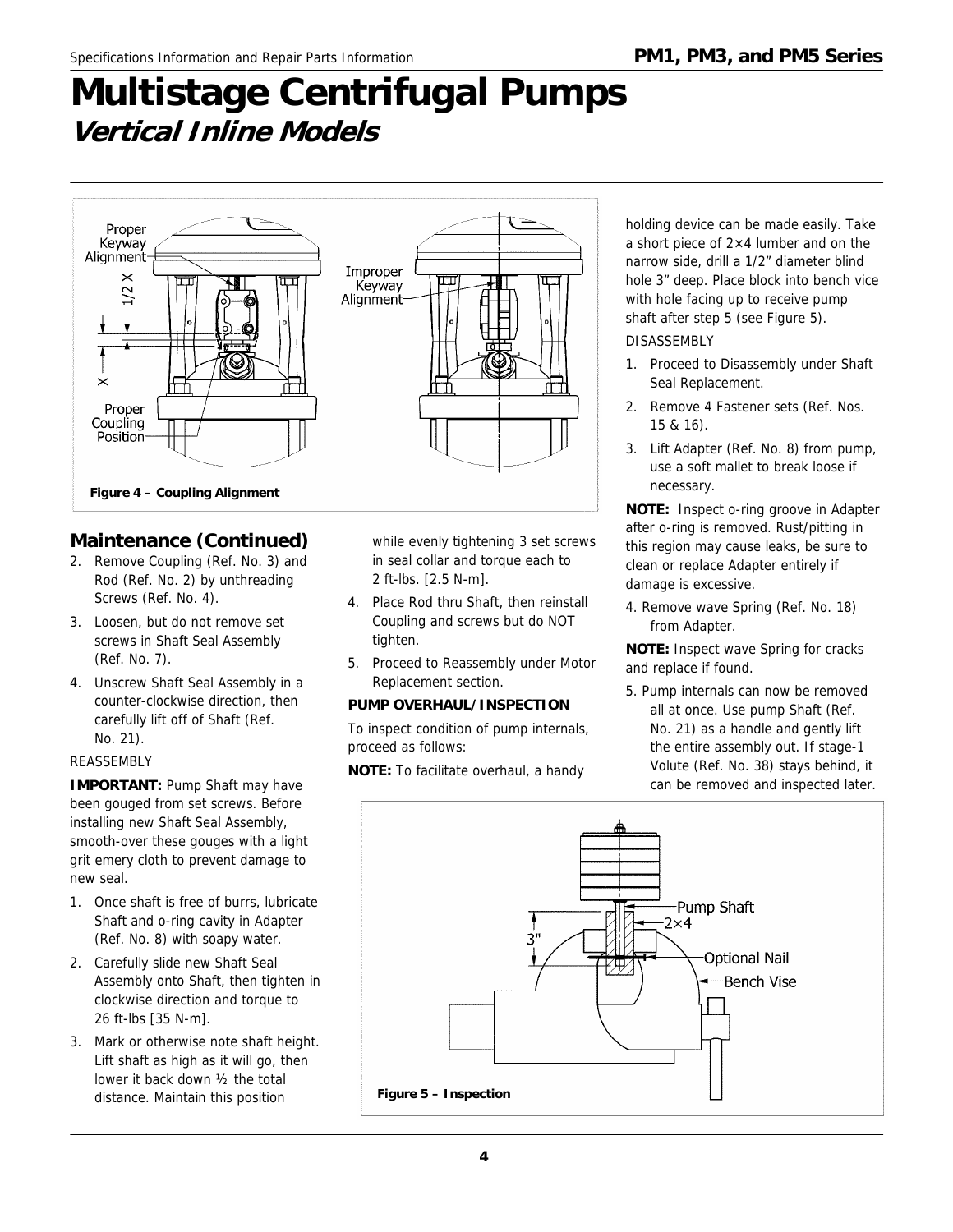## **Multistage Centrifugal Pumps Vertical Inline Models**



**5Figure 6 – Assembly Map "1" & "3" Series**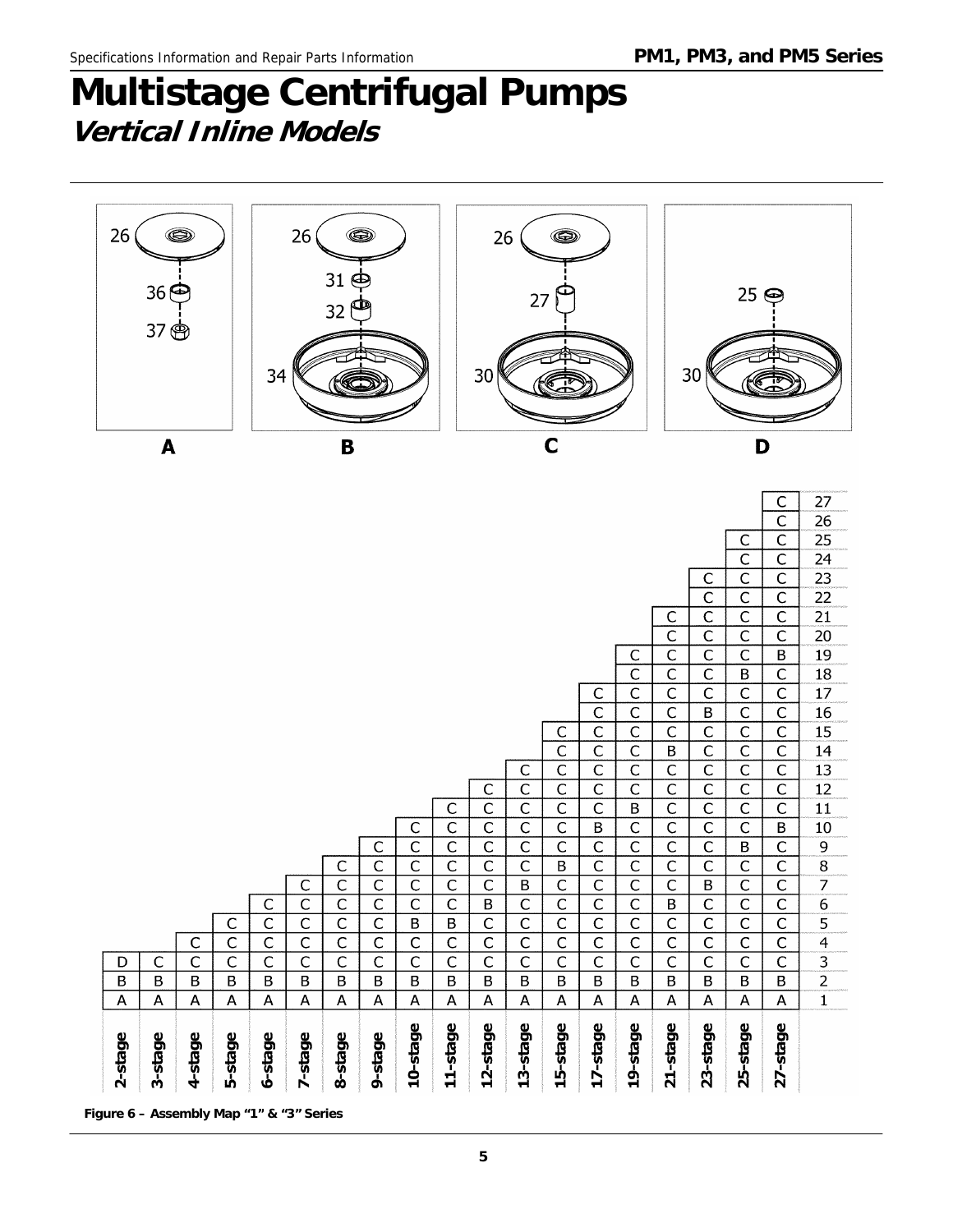## **Multistage Centrifugal Pumps Vertical Inline Models**



**6Figure 7 – Assembly Map "5" Series**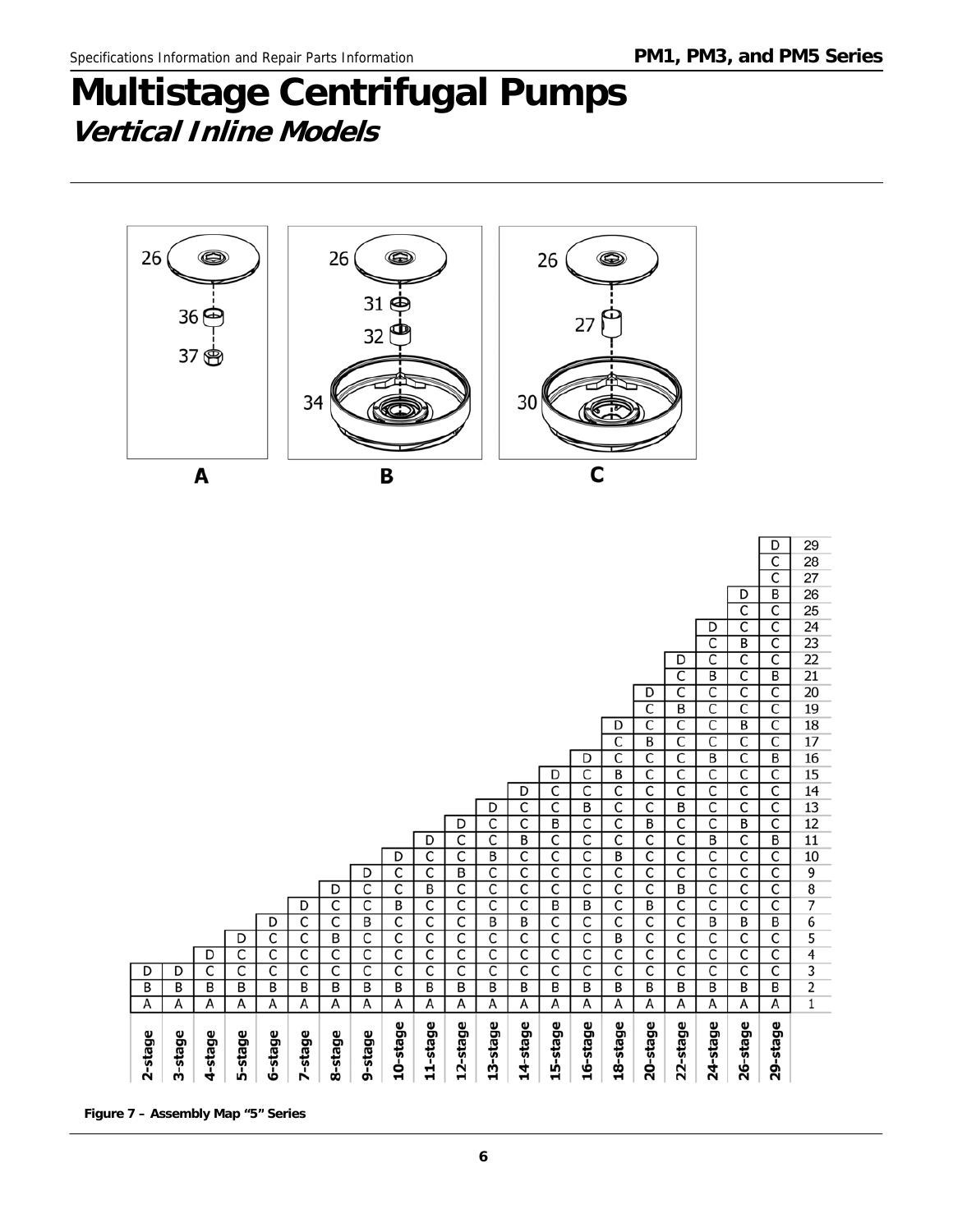#### **For Repair Parts, contact dealer where pump was purchased**  Please provide the following information:

-Model number -Serial number (if any)

-Part description and number as shown in parts list



**Figure 8 – Repair Parts Illustration**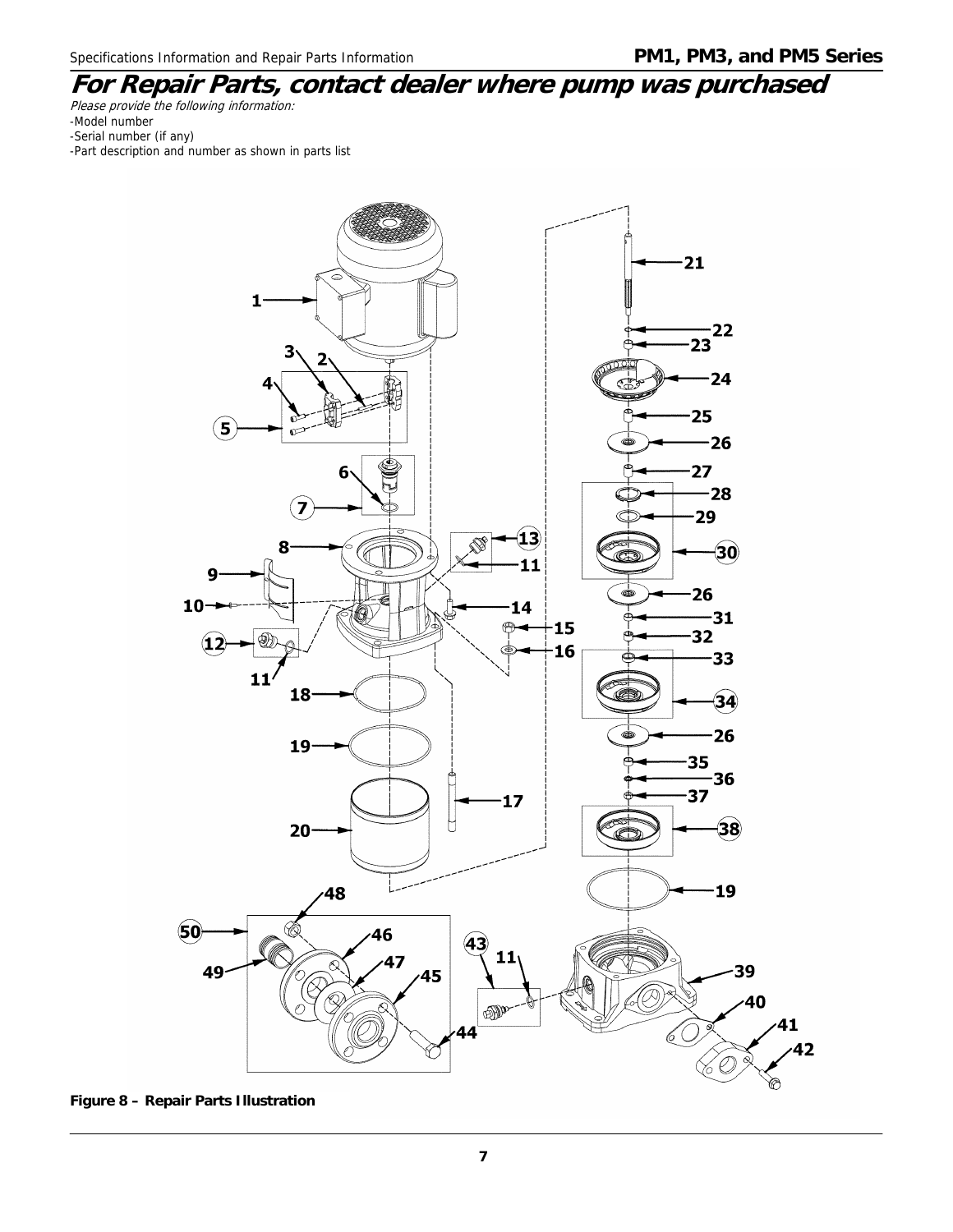#### **Repair Parts List**

| Ref.           |                                                        |            | <b>Part Number for Models:</b> |            |                            |            |                                    |                     |
|----------------|--------------------------------------------------------|------------|--------------------------------|------------|----------------------------|------------|------------------------------------|---------------------|
| No.            | <b>Description</b>                                     |            | "1" Series                     |            | "3" Series                 |            | "5" Series                         | Qty.                |
| 1              | Motor                                                  |            | see page 9                     |            | see page 9                 |            | see page 10                        | 1                   |
| 2              | Rod                                                    |            | 5900-072-00                    |            | 5900-072-00                |            | 5900-072-00                        | 1                   |
| 3              | Coupling                                               |            | see Ref. No. 5                 |            | see Ref. No. 5             |            | see Ref. No. 5                     | $\overline{2}$      |
| 4              | Socket Head Cap Screw - ISO Class 12.9                 | $^{\star}$ | see Ref. No. 5                 | $\star$    | see Ref. No. 5             | $\star$    | see Ref. No. 5                     | 4                   |
| 5              | Coupling Kit (Includes Ref. Nos. 2, 3, 4)              |            | see page 9                     |            | see page 9                 |            | see page 10                        | 1                   |
| 6              | O-ring - EPDM                                          | $^{\star}$ | $M2.65 \times 22.4$            | $\star$    | $M2.65 \times 22.4$        | $\star$    | $M2.65 \times 22.4$                | $\mathbf{1}$        |
| $\overline{7}$ | Shaft Seal - EPDM, Carbon, Tungsten Carbide            |            | 5900-300-00                    |            | 5900-300-00                |            | 5900-300-00                        | $\mathbf{1}$        |
|                | (Includes Ref. No. 6)                                  |            |                                |            |                            |            |                                    |                     |
| 8              | Adapter                                                |            | see page 9                     |            | see page 9                 |            | see page 10                        | 1                   |
| 9              | Shield                                                 |            | see page 9                     |            | see page 9                 |            | see page 10                        | 2                   |
| 10             | Pan Head Machine Screw                                 | $\star$    | $M4-0.7\times8$                | $\star$    | $M4-0.7\times8$            | $\star$    | $M4-0.7\times 8$                   | 4                   |
| 11             | O-ring - EPDM                                          | $^{\star}$ | $M2.4 \times 17.8$             | $\star$    | $M2.4 \times 17.8$         | $\star$    | $M2.4 \times 17.8$                 | 3                   |
| 12             | Wash Plug Assembly (Includes Ref. No. 11)              |            | 5900-044-90                    |            | 5900-044-90                |            | 5900-044-90                        | $\mathbf{1}$        |
| 13             | Vent Plug Assembly (Includes Ref. No. 11)              |            | 5900-044-90                    |            | 5900-044-90                |            | 5900-044-90                        | 1                   |
| 14             | Hex Head Cap Screw - SAE Grade 5                       | $\star$    | see page 9                     | $^{\star}$ | see page 9                 | $\star$    | see page 10                        | 4                   |
| 15             | Hex Nut - ASTM Class A2-70                             | $\star$    | M12-1.75                       | $\star$    | M12-1.75                   | $\star$    | M12-1.75                           | 4                   |
| 16             | Flat Washer - SS                                       | $^{\star}$ | M12                            | $\star$    | M12                        | $\star$    | M12                                | 4                   |
| 17             | Staybolt (multiple lengths)                            |            | see page 9                     |            | see page 9                 |            | see page 10                        | 4                   |
| 18             | Spring                                                 |            | 5900-036-00                    |            | 5900-036-00                |            | 5900-036-00                        | 1                   |
| 19             | O-ring - EPDM                                          | $\star$    | $M3.5 \times 138$              | $\star$    | $M3.5 \times 138$          | $\star$    | $M3.5 \times 138$                  | 2                   |
| 20             | Cylinder (multiple lengths)                            |            | see page 9                     |            | see page 9                 |            | see page 10                        | $\mathbf{1}$        |
| 21             | Shaft (multiple lengths)                               |            | see page 9                     |            | see page 9                 |            | see page 10                        | 1                   |
| 22             | <b>Retaining Ring</b>                                  |            | 5900-090-00                    |            | 5900-090-00                |            | 5900-090-00                        | 1                   |
| 23             | Collar                                                 |            | 5900-086-00                    |            | 5900-086-00                |            | 5900-086-00                        | 1                   |
| 24             | Top Plate Weldment w/Crossover (Standard)              |            | 5900-172-00                    |            | 5900-172-00                |            | 5930-172-00                        | $\mathbf{1}$        |
| 24a            | Top Plate Weldment (2-Stage Models Only)               |            | 5900-170-00                    |            | 5900-170-00                |            | N/A                                | 1                   |
| 25             | Sleeve 18.0mm (2-Stage Models Only)                    |            | 5900-094-00                    |            | 5900-094-00                |            | N/A                                | 1                   |
| 26             | Impeller Weldment                                      |            | 5900-010-00                    |            | 5920-010-00                |            | 5930-010-00                        | Varies              |
| 27             | Sleeve 17.5/26.0mm (Standard)                          |            | 5900-080-00                    |            | 5900-080-00                |            | 5930-090-00                        | Varies              |
| 28             | Cap                                                    |            | 5900-156-00                    |            | 5900-156-00                |            | 5930-156-00                        | Varies              |
| 29             | Wear Ring - Teflon®                                    |            | 5900-084-00                    |            | 5900-084-00                |            | 5930-084-00                        | Varies              |
| 30             | Crossover Weldment (Includes 28, 29)                   |            | 5900-160-00                    |            | 5900-160-00                |            | 5930-160-00                        | Varies              |
| 31             | Sleeve 6.5/15.0mm (Bearing Companion)                  |            | 5900-078-00                    |            | 5900-078-00                |            | 5930-088-00                        | Varies              |
| 32             | Bearing Inner - Tungsten Carbide                       |            | 5900-082-00                    |            | 5900-082-00                |            | 5900-082-00                        | Varies              |
| 33             | Bearing Outer - Tungsten Carbide                       |            | 5900-083-00                    |            | 5900-083-00                |            | 5900-083-00                        | Varies              |
| 34             | Crossover Weldment w/Bearing (Includes 28, 29, 33)     |            | 5900-162-00                    |            | 5900-162-00                |            | 5930-162-00                        | Varies              |
| 35             | Sleeve Cup                                             | $\star$    | 5900-076-00                    | $\star$    | 5900-076-00                | $\star$    | 5900-076-00                        | $\mathbf{1}$        |
| 36             | Star Washer                                            |            | M <sub>8</sub>                 |            | M8                         | $\star$    | M8                                 | 1<br>1              |
| 37<br>38       | Hex Nut w/Nyloc                                        |            | M8-1.25<br>5900-150-00         |            | M8-1.25<br>5900-150-00     |            | M8-1.25<br>5930-150-00             | Varies              |
|                | Volute Weldment (Includes 28, 29)                      |            |                                |            |                            |            |                                    |                     |
| 39             | Casing<br>Oval Gasket - EPDM                           |            | 5900-001-00<br>5900-053-00     |            | 5900-001-00<br>5900-053-00 |            | 5900-001-00                        | $\mathbf{1}$        |
| 40<br>41       | NPT Flange                                             |            | 5900-050-01                    |            | 5900-050-01                |            | 5900-053-00                        | 2<br>$\overline{2}$ |
| 42             | Hex Head Cap Screw - Class A2-70                       | $^\star$   | $M10-1.50\times 40$            | $^{\star}$ | $M10-1.50\times 40$        |            | 5900-050-02<br>$M10-1.50\times 40$ | 4                   |
| 43             | Vent Plug Assembly (Includes Ref. No. 11)              |            | 5900-048-90                    |            | 5900-048-90                |            | 5900-048-90                        | 1                   |
| 44             | Hex Head Cap Screw                                     | $^\star$   | 5/8"UNC×21/2"                  | $^{\star}$ | 5/8"UNC×21/2"              | $^{\star}$ | 5/8"UNC×21/2"                      |                     |
| 45             | Pipe Flange - ANSI/ASME 250# (Outer)                   | $^\star$   | 11/4" NPT                      | $\star$    | 11/ <sub>4</sub> " NPT     | $\star$    | 11/4" NPT                          | 8<br>2              |
| 46             | Pipe Flange - ANSI/ASME 250# (Inner)                   | $^\star$   | 1" NPT                         | $^{\star}$ | 1" NPT                     | $\star$    | 11/ <sub>4</sub> " NPT             | 2                   |
| 47             | Gasket                                                 |            | 5900-068-00                    |            | 5900-068-00                |            | 5900-068-00                        | $\overline{2}$      |
| 48             | Hex Nut                                                | $\star$    | 5/8"-18UNC                     | $\star$    | 5/8"-18UNC                 | $^{\star}$ | 5/8"-18UNC                         | 8                   |
| 49             | Pipe Nipple                                            | $^{\star}$ | 1" NPT                         | $^{\star}$ | 1" NPT                     | $\star$    | 11/ <sub>4</sub> " NPT             | 2                   |
| 50             | Pipe Flange Kit - ANSI/ASME 250# (Includes one         |            | 5900-064-90                    |            | 5900-064-90                |            | 5900-064-91                        | $\overline{2}$      |
|                | each: 45, 46, 47, 49; and four each: 44, 48)           |            |                                |            |                            |            |                                    |                     |
| T              | Seal Kit - Complete (Includes Ref. Nos. 7, 11, 19, 40) |            | 5900-300-90                    |            | 5900-300-90                |            | 5900-300-90                        | 1                   |

(\*) Standard hardware item, available locally.

(†) Not Shown

(N/A) Not Applicable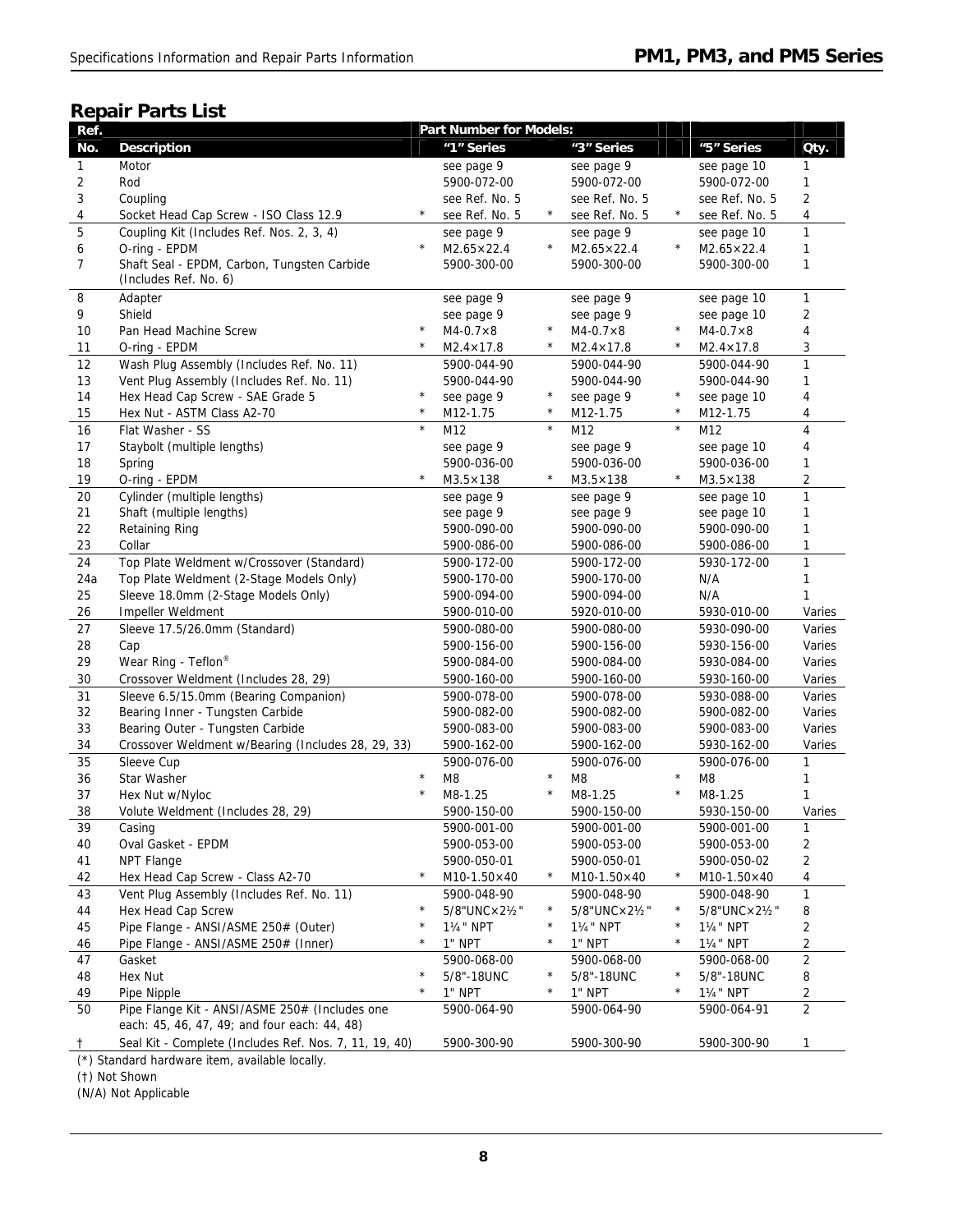| ו<br>ו |  |
|--------|--|
| i      |  |
|        |  |
| í      |  |
| l      |  |
| 1<br>6 |  |
|        |  |
|        |  |
|        |  |
|        |  |
|        |  |
|        |  |
|        |  |
|        |  |
|        |  |
|        |  |
|        |  |
|        |  |
|        |  |
|        |  |
|        |  |
|        |  |
|        |  |
|        |  |
|        |  |
| j      |  |
|        |  |
|        |  |
|        |  |
|        |  |
| Ò<br>ţ |  |
|        |  |
|        |  |
|        |  |
|        |  |
|        |  |
| ı      |  |
|        |  |

# Repair Parts List (Continued) **Repair Parts List (Continued)**

|               |                | Ref. No. 1<br>1 Phase | <b>Motor</b> | Ref. No. 5<br>Coupling | Ref. No. 8<br>Adapter | Ref. No. 9<br>Shield | Ref. No. 14<br>Cap Screw | Ref. No. 17<br>Staybolt | Ref. No. 20<br>Cylinder | Ref. No. 21<br>Shaft |
|---------------|----------------|-----------------------|--------------|------------------------|-----------------------|----------------------|--------------------------|-------------------------|-------------------------|----------------------|
| Nodel         | 오              |                       | 3 Phase      | <b>E</b>               |                       |                      |                          |                         |                         |                      |
| "1" Series    |                |                       |              |                        |                       |                      |                          |                         |                         |                      |
| 2-Stage       |                | 1626-320-00           | 1626-326-00  | 5900-070-90            | 5900-030-00           | 5900-038-00          | 3/8"-16UNC×114           | 5900-702-00             | 5900-602-00             | 5900-503-00          |
| 3-Stage       | 1/2            | 1626-320-00           | 1626-326-00  | 5900-070-90            | 5900-030-00           | 5900-038-00          | 3/8"-16UNC×114"          | 5900-702-00             | 5900-602-00             | 5900-503-00          |
| 4-Stage       | 1/2            | 1626-320-00           | 1626-326-00  | 5900-070-90            | 5900-030-00           | 5900-038-00          | 3/8"-16UNC×11/4"         | 5900-704-00             | 5900-604-00             | 5900-504-00          |
| 5-Stage       | 1/2            | 1626-320-00           | 1626-326-00  | 5900-070-90            | 5900-030-00           | 5900-038-00          | 3/8"-16UNC×1½            | 5900-705-00             | 5900-605-00             | 5900-505-00          |
| 6-Stage       | 3/4            | 1626-321-00           | 1626-327-00  | 5900-070-90            | 5900-030-00           | 5900-038-00          | 3/8"-16UNC×114           | 5900-706-00             | 5900-606-00             | 5900-506-00          |
| 7-Stage       | 3/4            | 1626-321-00           | 1626-327-00  | 5900-070-90            | 5900-030-00           | 5900-038-00          | 3/8"-16UNC×114"          | 5900-707-00             | 5900-607-00             | 5900-507-00          |
| 8-Stage       |                | 1626-322-00           | 1626-328-00  | 5900-070-90            | 5900-030-00           | 5900-038-00          | 3/8"-16UNC×11/4"         | 5900-708-00             | 5900-608-00             | 5900-508-00          |
| 9-Stage       |                | 1626-322-00           | 1626-328-00  | 5900-070-90            | 5900-030-00           | 5900-038-00          | 3/8"-16UNC×114"          | 5900-709-00             | 5900-609-00             | 5900-509-00          |
| 10-Stage      |                | 1626-322-00           | 1626-328-00  | 5900-070-90            | 5900-030-00           | 5900-038-00          | 3/8"-16UNC×114"          | 5900-710-00             | 5900-610-00             | 5900-510-00          |
| 11-Stage      | $1\frac{1}{2}$ | 1626-323-00           | 1626-329-00  | 5900-070-90            | 5900-030-00           | 5900-038-00          | 3/8"-16UNC×11/4          | 5900-711-00             | 5900-611-00             | 5900-511-00          |
| 12-Stage      | $1\frac{1}{2}$ | 1626-323-00           | 1626-329-00  | 5900-070-90            | 5900-030-00           | 5900-038-00          | 3/8"-16UNC×114"          | 5900-712-00             | 5900-612-00             | 5900-512-00          |
| 13-Stage      | $1\frac{1}{2}$ | 1626-323-00           | 1626-329-00  | 5900-070-90            | 5900-030-00           | 5900-038-00          | 3/8"-16UNC×114"          | 5900-713-00             | 5900-613-00             | 5900-513-00          |
| 15-Stage      |                | 1626-324-00           | 1626-330-00  | 5900-070-90            | 5900-030-00           | 5900-038-00          | 3/8"-16UNC×114           | 5900-715-00             | 5900-615-00             | 5900-515-00          |
| 17-Stage      | $\sim$ $\sim$  | 1626-324-00           | 1626-330-00  | 5900-070-90            | 5900-030-00           | 5900-038-00          | 3/8"-16UNC×11/4          | 5900-717-00             | 5900-617-00             | 5900-517-00          |
| 19-Stage      | <b>്</b> ന     | 1626-324-00           | 1626-330-00  | 5900-070-90            | 5900-030-00           | 5900-038-00          | 3/8"-16UNC×11/4"         | 5900-719-00             | 5900-619-00             | 5900-519-00          |
| 21-Stage      |                | 1626-325-00           | 1626-331-00  | 5900-070-90            | 5900-030-00           | 5900-038-00          | 3/8"-16UNC×11/4          | 5900-721-00             | 5900-621-00             | 5900-521-00          |
| 23-Stage<br>9 |                | 1626-325-00           | 1626-331-00  | 5900-070-90            | 5900-030-00           | 5900-038-00          | 3/8"-16UNC×114           | 5900-725-00             | 5900-623-00             | 5900-523-00          |
| 25-Stage      | ო ო ო          | 1626-325-00           | 1626-331-00  | 5900-070-90            | 5900-030-00           | 5900-038-00          | 3/8"-16UNC×11/4"         | 5900-725-00             | 5900-625-00             | 5900-525-00          |
| 27-Stage      |                | 626-325-00            | 1626-331-00  | 5900-070-90            | 5900-030-00           | 5900-038-00          | 3/8"-16UNC×11/4          | 5900-727-00             | 5900-627-00             | 5900-527-00          |
| "3" Series    |                |                       |              |                        |                       |                      |                          |                         |                         |                      |
| 2-Stage       |                | 1626-322-00           | 1626-328-00  | 5900-070-90            | 5900-030-00           | 5900-038-00          | 3/8"-16UNC×114           | 5900-702-00             | 5900-602-00             | 5900-503-00          |
| 3-Stage       |                | 1626-322-00           | 1626-328-00  | 5900-070-90            | 5900-030-00           | 5900-038-00          | 3/8"-16UNC×114           | 5900-702-00             | 5900-602-00             | 5900-503-00          |
| 4-Stage       |                | 1626-322-00           | 1626-328-00  | 5900-070-90            | 5900-030-00           | 5900-038-00          | 3/8"-16UNC×114"          | 5900-704-00             | 5900-604-00             | 5900-504-00          |
| 5-Stage       |                | 1626-322-00           | 1626-328-00  | 5900-070-90            | 5900-030-00           | 5900-038-00          | 3/8"-16UNC×114           | 5900-705-00             | 5900-605-00             | 5900-505-00          |
| 6-Stage       |                | 1626-322-00           | 1626-328-00  | 5900-070-90            | 5900-030-00           | 5900-038-00          | 3/8"-16UNC×114           | 5900-706-00             | 5900-606-00             | 5900-506-00          |
| 7-Stage       | $1\frac{1}{2}$ | 1626-323-00           | 1626-329-00  | 5900-070-90            | 5900-030-00           | 5900-038-00          | 3/8"-16UNC×114"          | 5900-707-00             | 5900-607-00             | 5900-507-00          |
| 8-Stage       | $1\frac{1}{2}$ | 1626-323-00           | 1626-329-00  | 5900-070-90            | 5900-030-00           | 5900-038-00          | 3/8"-16UNC×11/4"         | 5900-708-00             | 5900-608-00             | 5900-508-00          |
| 9-Stage       | $1\frac{1}{2}$ | 1626-323-00           | 1626-329-00  | 5900-070-90            | 5900-030-00           | 5900-038-00          | 3/8"-16UNC×11/4"         | 5900-709-00             | 5900-609-00             | 5900-509-00          |
| 10-Stage      |                | 1626-324-00           | 1626-330-00  | 5900-070-90            | 5900-030-00           | 5900-038-00          | 3/8"-16UNC×11/4"         | 5900-710-00             | 5900-610-00             | 5900-510-00          |
| 11-Stage      | $\sim$         | 1626-324-00           | 1626-330-00  | 5900-070-90            | 5900-030-00           | 5900-038-00          | 3/8"-16UNC×114"          | 5900-711-00             | 5900-611-00             | 5900-511-00          |
| 12-Stage      | $\sim$         | 1626-324-00           | 1626-330-00  | 5900-070-90            | 5900-030-00           | 5900-038-00          | 3/8"-16UNC×114"          | 5900-712-00             | 5900-612-00             | 5900-512-00          |
| 13-Stage      |                | 1626-325-00           | 1626-331-00  | 5900-070-90            | 5900-030-00           | 5900-038-00          | 3/8"-16UNC×114"          | 5900-713-00             | 5900-613-00             | 5900-513-00          |
| 15-Stage      | 3              | 1626-325-00           | 1626-331-00  | 5900-070-90            | 5900-030-00           | 5900-038-00          | 3/8"-16UNC×114"          | 5900-715-00             | 5900-615-00             | 5900-515-00          |
| 17-Stage      | $\sim$         | 1626-325-00           | 1626-331-00  | 5900-070-90            | 5900-030-00           | 5900-038-00          | 3/8"-16UNC×114"          | 5900-717-00             | 5900-617-00             | 5900-517-00          |
| 19-Stage      | $\sim$         | 1626-325-00           | 1626-331-00  | 5900-070-90            | 5900-030-00           | 5900-038-00          | 3/8"-16UNC×114"          | 5900-719-00             | 5900-619-00             | 5900-519-00          |
| 21-Stage      | ഥ              | $\leq$                | 1626-360-00  | 5920-070-90            | 5920-030-00           | 5920-038-00          | $1/2" - 13$ UNC x 1 1/4  | 5900-721-00             | 5900-621-00             | 5900-521-00          |
| 23-Stage      | 5<br>5<br>5    | ⋚                     | 1626-360-00  | 5920-070-90            | 5920-030-00           | 5920-038-00          | $1/2" - 13$ UNC x 1 1/4  | 5900-725-00             | 5900-623-00             | 5900-523-00          |
| 25-Stage      |                | $\frac{4}{\sqrt{2}}$  | 1626-360-00  | 5920-070-90            | 5920-030-00           | 5920-038-00          | $1/2" - 13$ UNC x 1 1/4" | 5900-725-00             | 5900-625-00             | 5900-525-00          |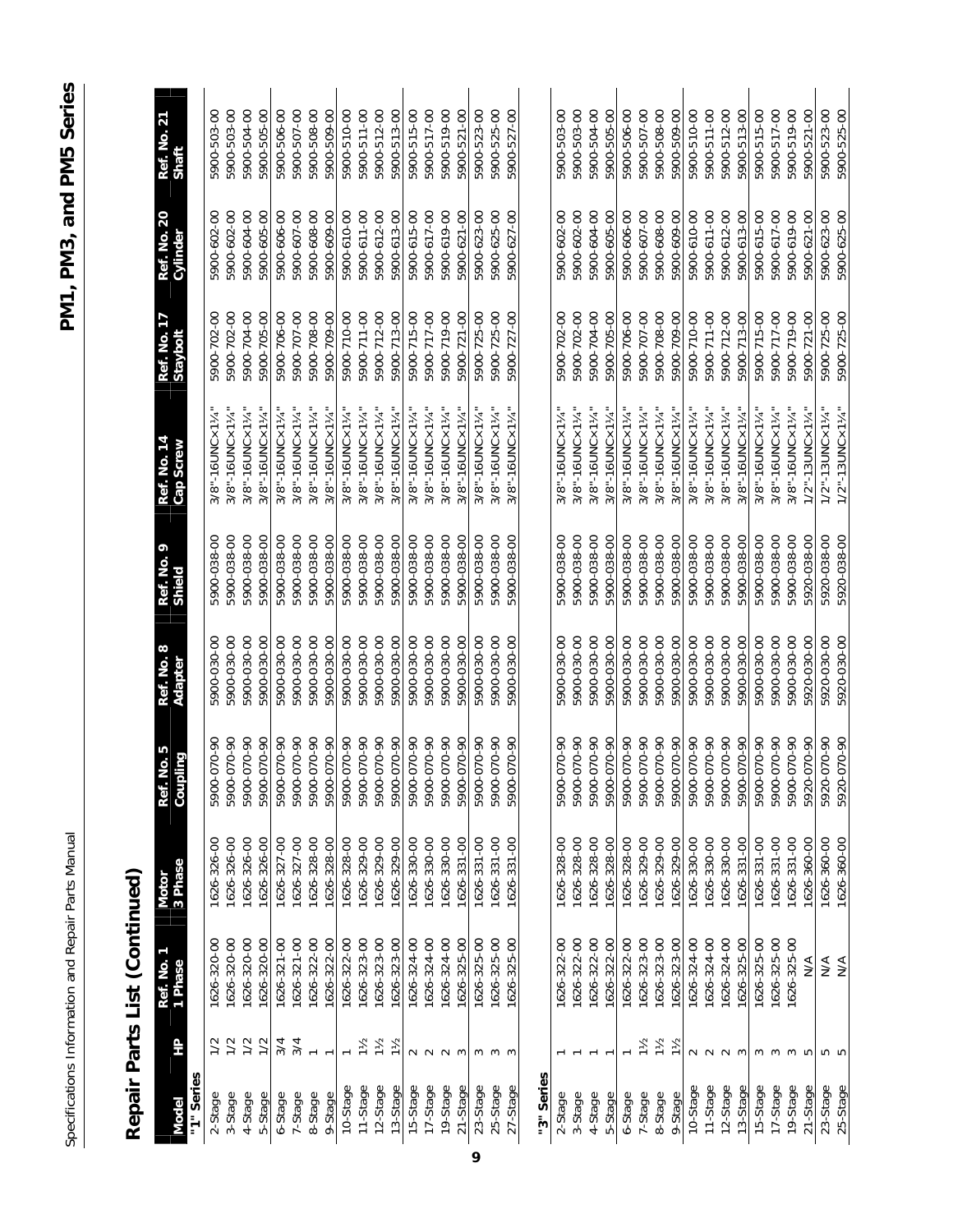Specifications Information and Repair Parts Manual **Parts Manual** *PM1, PM1, PM3, and PM5* **Series** Specifications Information and Repair Parts Manual

# Repair Parts List (Continued) **Repair Parts List (Continued)**

| <b>Model</b> | 웃          | Ref. No.<br>1 Phase                   | 3 Phase<br>Motor | No. 5<br>Ref.        | Ref. No. 8<br>Adapter | Ref. No.<br>Shield | Ref. No. 14<br>Cap Screw         | Ref. No. 17<br>Stayboll | Ref. No. 20<br>Cylinder | Ref. No. 21<br>Shaft |
|--------------|------------|---------------------------------------|------------------|----------------------|-----------------------|--------------------|----------------------------------|-------------------------|-------------------------|----------------------|
| "5" Series   |            |                                       |                  | piling<br>Cou        |                       |                    |                                  |                         |                         |                      |
|              |            |                                       |                  |                      |                       |                    |                                  |                         |                         |                      |
| 2-Stage      |            | 626-324-00                            | 1626-330-00      | 5900-070-90          | 5900-030-00           | 5900-038-00        | $3/8"$ -16UNC $\times$ 1         | 5900-702-00             | 5900-602-00             | 5930-503-00          |
| 3-Stage      |            | 626-324-00                            | 1626-330-00      | 5900-070-90          | 5900-030-00           | 5900-038-00        | $3/8" - 16$ UNC $\times$ 1       | 5930-703-00             | 5930-603-00             | 5930-503-00          |
| 4-Stage      |            | 626-324-00                            | 1626-330-00      | 5900-070-90          | 5900-030-00           | 5900-038-00        | $3/8"$ -16UNC×1                  | 5900-706-00             | 5900-606-00             | 5930-504-00          |
| 5-Stage      |            | 626-324-00                            | 626-330-00       | 5900-070-90          | 5900-030-00           | 5900-038-00        | $3/8" - 16$ UNC $\times$ 1       | 5930-705-00             | 5930-605-00             | 5930-505-00          |
| 6-Stage      |            | 626-324-00                            | 1626-330-00      | 5900-070-90          | 5900-030-00           | 5900-038-00        | $3/8" - 16$ UNC $\times$ 1       | 5900-709-00             | 5900-609-00             | 5930-506-00          |
| 7-Stage      |            | 626-324-00                            | 1626-330-00      | 5900-070-90          | 5900-030-00           | 5900-038-00        | $3/8" - 16$ UNC $\times$ 1       | 5930-707-00             | 5930-607-00             | 5930-507-00          |
| 8-Stage      |            | 1626-325-00                           | 1626-331-00      | 5900-070-90          | 5900-030-00           | 5900-038-00        | $3/8" - 16$ UNC $\times$ 1       | 5900-712-00             | 5900-612-00             | 5930-508-00          |
| 9-Stage      |            | 626-325-00                            | 1626-331-00      | 5900-070-90          | 5900-030-00           | 5900-038-00        | $3/8"$ -16UNC $\times$ 1         | 5930-709-00             | 5930-609-00             | 5930-509-00          |
| 10-Stage     |            | 1626-325-00                           | 1626-331-00      | 5900-070-90          | 5900-030-00           | 5900-038-00        | $3/8"$ -16UNC $\times$ 1         | 5900-715-00             | 5900-615-00             | 5930-510-00          |
| 11-Stage     |            | $\frac{1}{2}$                         | 626-360-00       | 5920-070-90          | 5920-030-00           | 5920-038-00        | /2"-13UNC×1½                     | 5930-711-00             | 5930-611-00             | 5930-511-00          |
| 12-Stage     |            | $\frac{4}{\sqrt{2}}$                  | 1626-360-00      | 5920-070-90          | 5920-030-00           | 5920-038-00        | $1/2" - 13$ UNC x 1 1/4          | 5930-712-00             | 5930-612-00             | 5930-512-00          |
| 13-Stage     |            | $\frac{1}{2}$                         | 626-360-00       | 5920-070-90          | 5920-030-00           | 5920-038-00        | $1/2$ "-13 UNC $\times$ 1 $\%$ " | 5930-713-00             | 5930-613-00             | 5930-513-00          |
| 14-Stage     |            | ∕<                                    | 1626-360-00      | 5920-070-90          | 5920-030-00           | 5920-038-00        | $1/2$ "-13UNC×1½                 | 5900-721-00             | 5900-621-00             | 5930-514-00          |
| 15-Stage     |            | $\frac{4}{\sqrt{2}}$                  | 1626-360-00      | 5920-070-90          | 5920-030-00           | 5920-038-00        | 1/2"-13UNC×114                   | 5930-715-00             | 5930-615-00             | 5930-515-00          |
| 16-Stage     |            | $\frac{4}{\sqrt{2}}$                  | 1626-360-00      | 5920-070-90          | 5920-030-00           | 5920-038-00        | $1/2" - 13$ UNC x 1 1/4          | 5930-716-00             | 5930-616-00             | 5930-516-00          |
| 18-Stage     | 7½         | $\frac{1}{2}$                         | 1626-361-00      | 5930-070-90          | 5920-030-00‡          | 5920-038-00        | $1/2$ "-13UNC×1¾"                | 5900-727-00             | 5900-627-00             | 5930-518-00          |
| 20-Stage     | 7½         | ≶                                     | 1626-361-00      | 5930-070-90          | 5920-030-00‡          | 5920-038-00        | $1/2$ "-13UNC×134                | 5930-720-00             | 5930-620-00             | 5930-520-00          |
| 22-Stage     | 7 ½<br>7 ½ | $\frac{4}{2}$                         | 1626-361-00      | 5930-070-90          | 5920-030-001          | 920-038-00         | $/2" - 13$ UNC $\times$ 13 $/4$  | 5930-722-00             | 5930-622-00             | 5930-522-00          |
| 24-Stage     |            | NA<br>NA                              | 1626-361-00      | 5930-070-90          | 5920-030-00           | 920-038-00         | $/2" - 13$ UNC $\times$ 134      | 5930-724-00             | 5930-624-00             | 5930-524-00          |
| 26-Stage     |            |                                       | 1626-361-00      | 5930-070-90          | 5920-030-001          | 920-038-00         | $/2" - 13$ UNC $\times$ 134      | 5930-726-00             | 5930-626-00             | 5930-526-00          |
| 29-Stage     |            | N/A                                   | 1626-361-00      | $0.070 - 90$<br>5930 | 5920-030-001          | 5920-038-00        | $1/2" - 13$ UNC x 134            | 5930-729-00             | 5930-629-00             | 5930-529-00          |
|              |            | (#) Adapter requires Disk 5930-035-00 |                  |                      |                       |                    |                                  |                         |                         |                      |

(\*) Adapter Tequin<br>(\*) 50 Hertz only (\*) 50 Hertz only